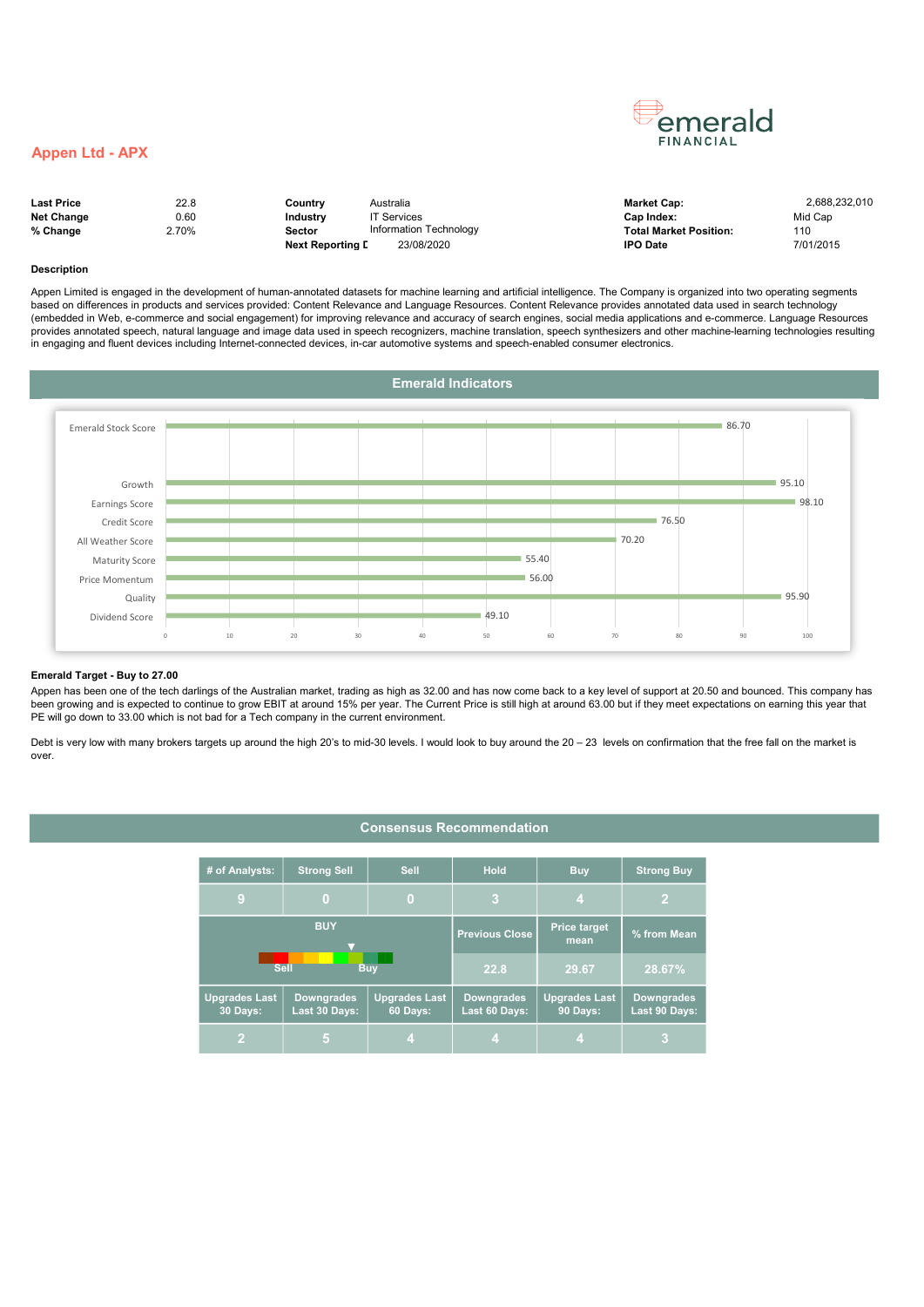## Price Chart



|                    |            |                         | Price      | <b>Percentage Performance</b> |
|--------------------|------------|-------------------------|------------|-------------------------------|
| Year High          | 32.00      | YTD.                    | 23.500     | $-5.53%$                      |
| % to Yr. High      | $-30.63\%$ | <b>QTD</b>              | 21.160     | 4.91%                         |
| Year Low           | 19.43      | <b>MTD</b>              | 25.350     | $-12.43%$                     |
| % to Yr. Low       | 14.26%     | <b>WTD</b>              | 25.270     | $-12.15%$                     |
| Close vs 200 SMA   | $-2.63$    | <b>Beta</b>             | 0.113      |                               |
| Close vs 100 SMA   | $-1.43$    |                         |            |                               |
| Close vs 50 SMA    | $-2.37$    |                         | <b>XJO</b> | APX VS XJO                    |
|                    |            | <b>Benchmark YTD</b>    | 4.30%      | $-9.83%$                      |
| 5 day Volatility   | 110.45     | <b>Benchmark QTD</b>    | $-3.43\%$  | 8.34%                         |
| 30 day Volatility  | 56.15      | <b>Benchmark MTD</b>    | -7.95%     | $-4.47%$                      |
| 90 day Volatility  | 51.69      | <b>Benchmark WTD</b>    | -9.53%     | $-2.62%$                      |
|                    |            |                         |            | <b>Distance from VWAP</b>     |
| Volume 30 days Avg | 1053886    | VWAP Avg 30 days        | 25.34      | $-12.38%$                     |
| Volume 15 days Avg | 1261724    | <b>VWAP Avg 15 days</b> | 24.91      | $-10.89%$                     |
| Volume 5 days Avg  | 2234903    | <b>VWAP Avg 5 days</b>  | 22.85      | -2.85%                        |





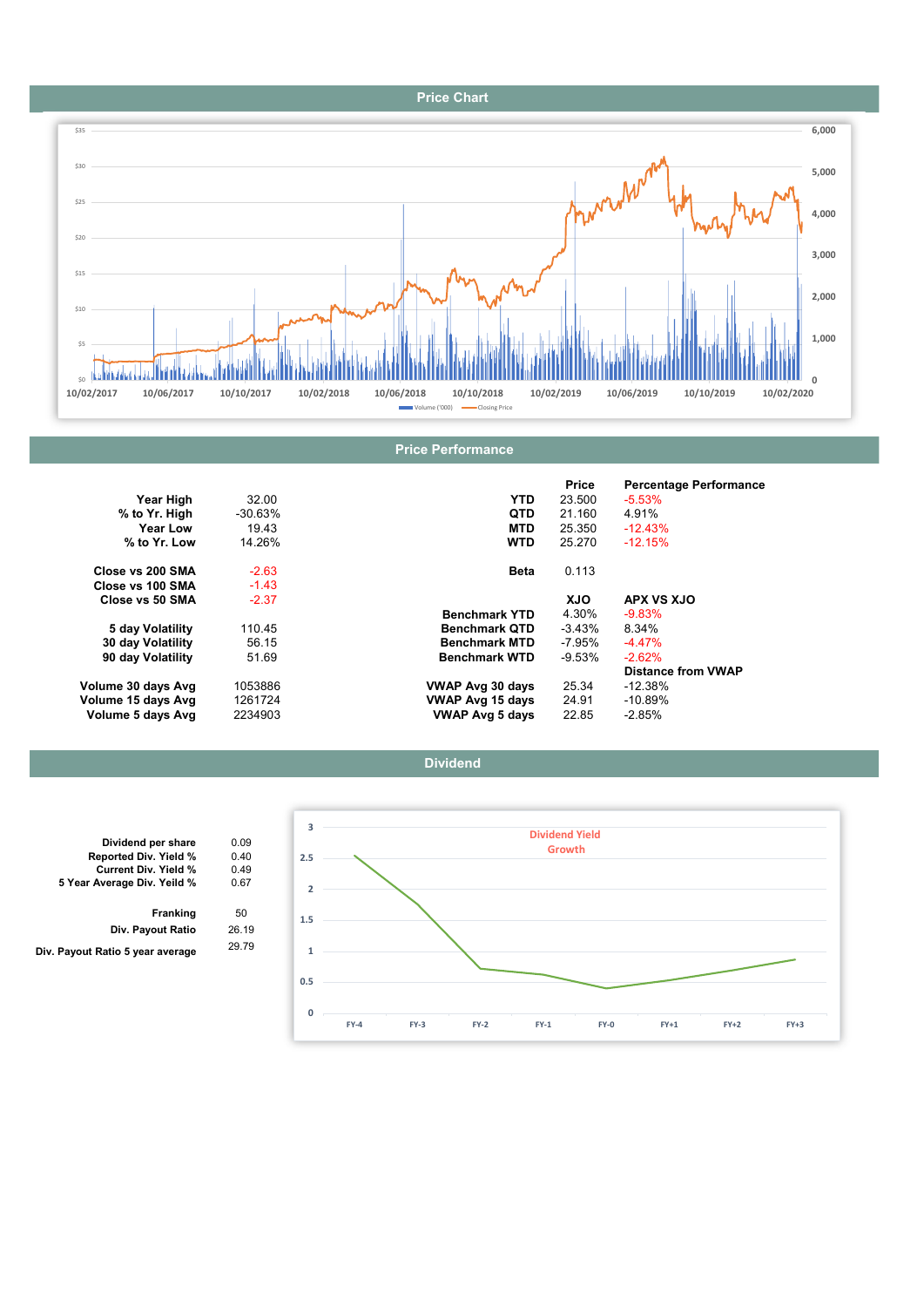# Key Ratios

| <b>Growth &amp; Value</b> |  |  |
|---------------------------|--|--|
|---------------------------|--|--|

|                  | <b>LTW</b> | $FY-3$ | $FY-2$ | <b>FY-1</b> | FY0     | $FY+1$ | $FY+2$ | $FY+3$ |
|------------------|------------|--------|--------|-------------|---------|--------|--------|--------|
| <b>PE Ratio</b>  | 64.30      | 210.87 | 154.54 | 56.57       | 64.17   | 34.177 | 25.33  | 20.11  |
| <b>PEG Ratio</b> | $-5.60$    | 0.16   | 0.33   | 0.19        | $-5.48$ | 1.32   | 0.98   | 0.78   |
| <b>EPS</b>       | 0.35       | 0.11   | 0.14   | 0.39        | 0.35    | 0.65   | 0.88   | 1.10   |
|                  |            |        |        |             |         |        |        |        |
| <b>ROA</b>       | 9.52       | 21.84  | 11.80  | 19.50       | 9.52    | 13.16  | 15.70  | 17.01  |
| <b>ROE</b>       | 13.40      | 32.75  | 22.17  | 35.85       | 13.40   | 15.40  | 18.19  | 19.62  |
| <b>ROC</b>       | 17.72      | 218.59 | 58.01  | 33.32       | 17.11   | 16.30  | 20.67  | 24.40  |

# Financial Summary

 $\overline{\text{Scale} = 6}$ 

|                                 | $FY-3$ | $FY-2$ | <b>FY-1</b> | FY0       | $FY+1$ | $FY+2$ | $FY+3$ |
|---------------------------------|--------|--------|-------------|-----------|--------|--------|--------|
| <b>Total Revenue</b>            | 111    | 167    | 364         | 536       | 705    | 836    | 973    |
| Growth                          |        | 50.06% | 118.70%     | 47.14%    | 31.50% | 18.66% | 16.33% |
| <b>Gross Income</b>             | 49     | 67     | 136         | 225       | 283    | 333    | 390    |
| <b>Margin</b>                   | 43.90% | 40.08% | 37.32%      | 42.04%    | 40.19% | 60.23% | 59.95% |
| <b>EBITDA</b>                   | 18     | 27     | 70          | 93        | 132    | 161    | 211    |
| <b>Margin</b>                   | 15.93% | 16.30% | 19.14%      | 17.28%    | 18.72% | 19.21% | 21.70% |
| <b>EBIT</b>                     | 17     | 25     | 61          | 67        | 107    | 145    | 182    |
| Margin                          | 14.89% | 15.19% | 16.68%      | 12.45%    | 15.21% | 17.33% | 18.66% |
| Net Income after Tax            | 10     | 14     | 42          | 42        | 79     | 107    | 135    |
| <b>Margin</b>                   | 9.45%  | 8.57%  | 11.45%      | 7.76%     | 11.26% | 12.81% | 13.90% |
| <b>EPS</b>                      | 0.1053 | 0.1437 | 0.3925      | 0.0857    | 0.6496 | 0.8766 | 1.1040 |
|                                 | 23.12% | 36.45% | 173.21%     | $-11.84%$ | 87.74% | 34.95% | 25.95% |
| <b>PE</b>                       | 210.87 | 154.54 | 56.57       | 64.17     | 34.18  | 26.01  | 20.65  |
| <b>Free Operating Cash Flow</b> | 10     | 8      | 43          | 52        | 53     | 88     | 119    |

# Valuation

| 5.58  | <b>Book Value per Share</b>   | 4.09 |
|-------|-------------------------------|------|
| 32.31 | Tangible Book Value per Share | 0.69 |
| 5.04  |                               |      |

64.17

Price to Book Price to Tang. Book Price to Sales Price to Earnings

## Financial Health

| <b>Total Assets</b>             | 634 | <b>Tangible Book Value</b>    | 83    | Debt to Tangible book value | 27.27 |
|---------------------------------|-----|-------------------------------|-------|-----------------------------|-------|
| <b>Total Liabilities</b>        | 152 | <b>Total Debt Outstanding</b> | 23    | Debt to Equity              | 4.71  |
| <b>Net Assets</b>               | 482 | <b>Operating Margin</b>       | 11.06 | <b>Debt to Capital</b>      | 4.50  |
| Cash and short term investments | 16  |                               |       | <b>Current Ratio</b>        | 57.،  |